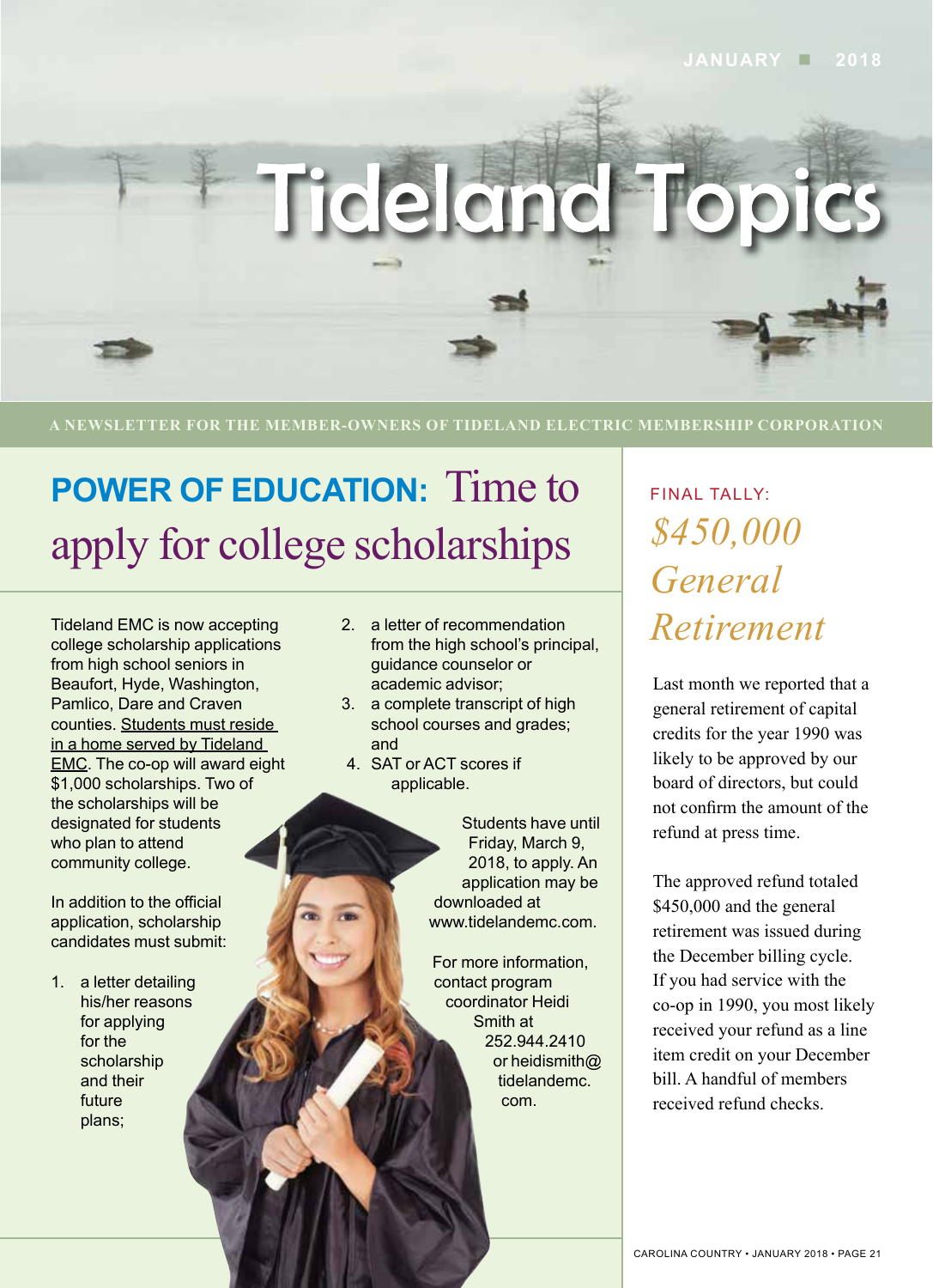

#### **Right-of-Way Maintenance Update**

Tideland has hired Lucas Tree Experts to trim trees in our rights-of-way.

During January, they will continue to work on the Blounts Creek circuit while another crews starts at Ocracoke.

Mowing crews will be working on Florence, Whortonsville and Trent roads and all side roads in those areas.

Please support these important system maintenance operations. Proper tree care leads to greater system reliability.

## *Message to our Member-Owners:* **Unexpected WPCA decline**

**by Paul Spruill •** Chief Executive Officer & General Manager

**When this issue of our newsletter went to press the first week of December we had just lowered the wholesale power cost adjustment (WPCA) charge.** 

It was an unexpected decrease due in part to a fourth quarter refund we received from our power supply co-op. Higher-thananticipated kilowatt hour (kWh) sales also contributed to the lower WPCA.

From June 2017 to November 2017, the WPCA charge was \$7.49 per 1,000 kWh. On December 1, we were able to reduce the WPCA to \$4.99 per 1,000 kWh right before an unseasonably cold front started to make its way to Tideland territory.

While we are thankful the WPCA unexpectedly dropped to less than half a penny per kWh, when you

Couchstone Ener

compare this year's energy costs to last year (or previous years) you could feel a little sticker shock. The average WPCA experience in the last 24 months, Jan-Dec, was actually a WPCA credit on the bill as opposed to a charge. We returned to our members an average of \$2.33 for each 1,000 kwh consumed. Further exasperating any year to-year differences could be an increase in heating degree days for those of you that primarily heat with electricity.

In its late autumn report, the US Department of Energy forecasted that average household expenditures for all major home heating fuels will rise this winter because of expected colder weather, and to a lesser extent, higher energy costs. Average increases vary by fuel, with natural gas expenditures forecast to rise

by 12%, home heating oil by 17%, electricity by 8%, and propane by 18%. DOE reported: "Temperatures this winter, based on the most recent forecast of heating degree days from the National Oceanic and Atmospheric Administration (NOAA), are expected to be colder than last winter across the country. However, last winter was significantly warmer than normal."

If winter 2018 is 10% warmer than forecast, electric home heating costs would likely increase 4%. If it is 10% colder than forecast, DOE predicts consumer electricity expenditures would increase 12%. Therefore, remember your role as a consumer in controlling costs by observing affordable thermostat settings and weatherizing and conserving when and where possible.

## *Give it your best shot*

Tideland EMC will provide an allexpense-paid scholarship for one girl to attend the NC State Girls Basketball Camp in Raleigh and one boy to attend the Roy Williams Basketball Camp in Chapel Hill this summer. The camps will work closely with attendees to develop fundamental skills to help each excel on and off the court. The girls' camp will be June 10-13 while the boys' camp will be June 16-20. **ports Cam** 

Rising sixth through eighth graders may apply now. The application can be downloaded at tidelandemc.com. Applications have also been mailed to all middle school coaches in Tideland's six-county service territory.

The deadline to apply is March 31, 2018.

Applicants will be judged on academics, extracurricular activities and written essay.

For more information, call Heidi Smith at 252.944.2410.

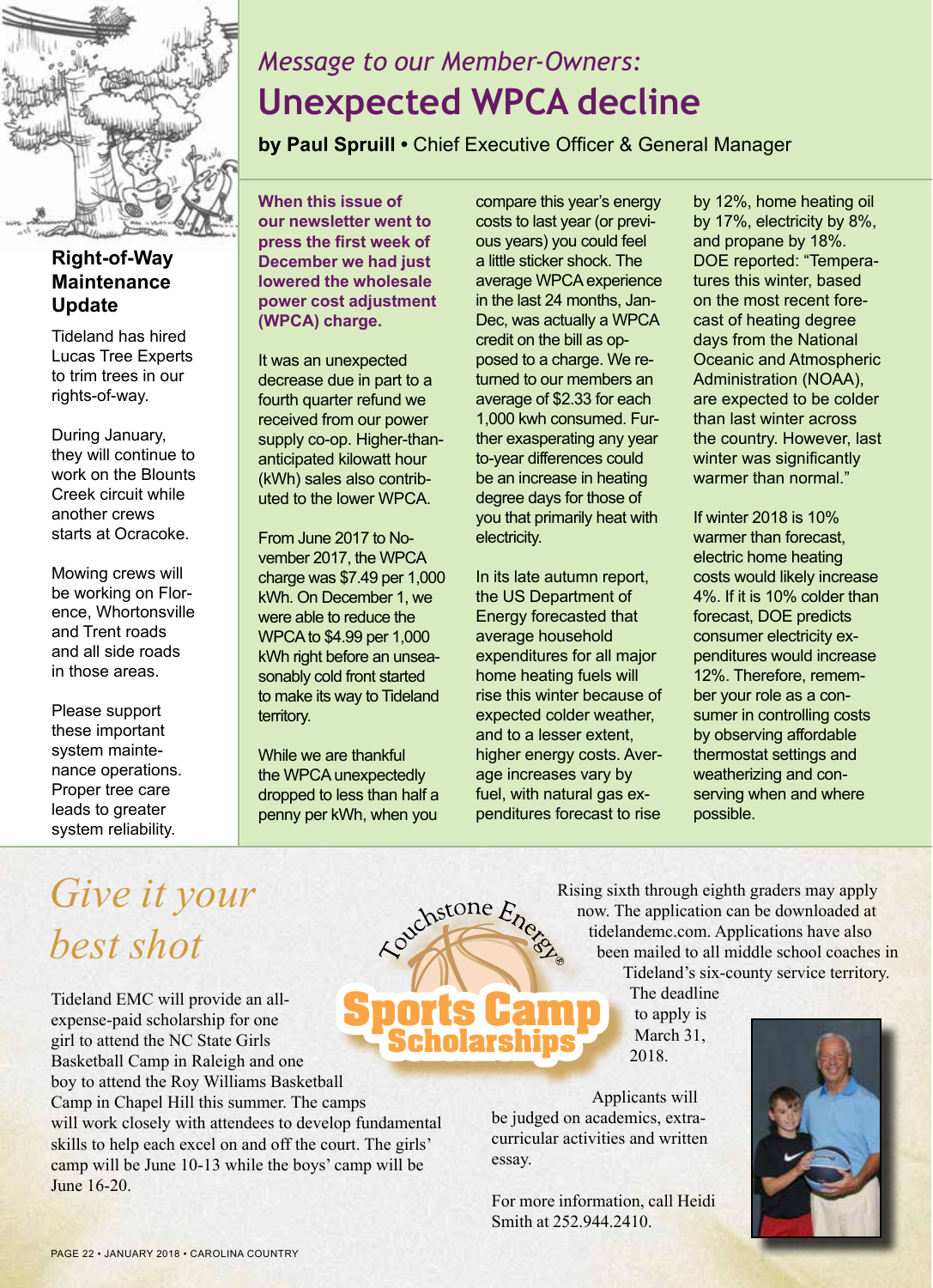

**TEACHERS INTERESTED IN APPLYING FOR THE NEXT ROUND OF BRIGHT IDEAS FUNDING MAY VISIT OUR WEBSITE WWW.NCBRIGHTIDEAS.COM FOR MORE INFORMATION. HERE ARE OUR MOST RECENT WINNERS. CONGRATULATIONS!**

Chrissy French, Mickie Kinnear, and Stephanie Warren Bridgeton Elementary "Out of the Box: Morning Work with a Purpose"

Learning tubs will provide a variety of theme based morning activities for 275 students in grades K-3. The multi-disciplinary tubs will explore numerous subjects including

roller coasters. (If you want to know just how engaging this learning activity is, do an internet search for marble roller coasters. Very impressive!)

#### Alice Faucette Bath Elementary "Sorry about the Mess in the Library. We're Learning Here!"

Students in grades K-8 will collaborate to invent, engineer, build and create using Legos, circuits and coding. The school's library will serve as a Makerspace hub. Through makerspace activities all students will improve their dexterity, problem solving and critical thinking skills, and their ability to follow directions.



earth science, robotics, creative writing, mathematics, art and technology. Hands-on activities improve critical thinking and foster positive socialization by having students work collabortively with their peers. Studies show that engaging in creative playtime during the school day improves attendance and overall classroom engagement.

#### Kaylee Kramer

#### Vanceboro Farm Life Elementary "Collaborate, Create & Coast: Force & Motion Roller Coasters"

Kramer's fourth and fifth grade students have moderate to severe learning disabilities. As part of their studies about force and motion, each student will construct two marble

#### Tami Wagaman Northside High School "How Do We See Our Cells?"

This grant replaces now obsolete school microscopes and water baths to enhance biology lessons related to the study of plant and animal cells.

#### Daryn Martin

#### Arapahoe Charter School "Monumental Moments"

The school's Visual Art students will collaborate with Pamlico Community College's welding class to design, create and install a sculpture to represent the graduating class of 2018.

ARTICLE CONTINUES ON PAGE 24



**PLACES TO<br>LOOK FOR<br>AIR LEAKS LOOK FOR AIR LEAKS**



**3. Fireplace dampers**

**4. Exterior wall outlets**

**5. Plumbing penetrations**

**6. Clothes dryer vent**

**7. Recessed lighting**

**8. Attic access hatch or door**

**9. Duct work and boot connections**

#### **10. Wire penetrations**  (cable, telephone & electrical)